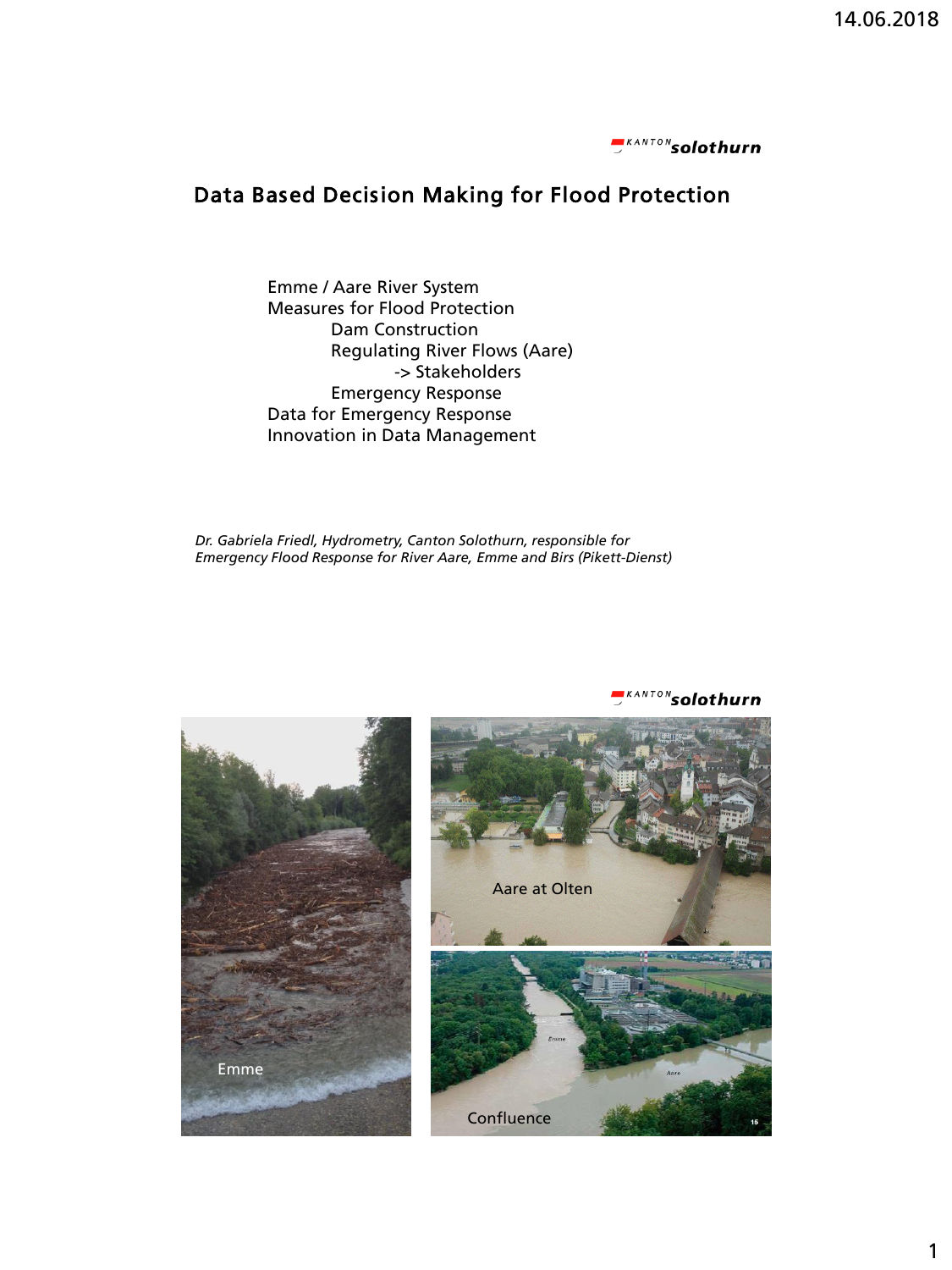#### **EXANTONsolothurn** Emme / Aare River System River Aare is regulated (Lake Biel) River Emme: unregulated, fast responding High Risk Areas (vulnerable areas with high amount of assets): Industrial zone in Biberist City of Olten Private houses close to the river in Srügg - Murgenthal: ~ 2 h  $ma \sim 11$ Niederamt **Brügg** Measures: Construction of dams Flow management Response units Emmenmatt-Wyler: ~1.5 - 2 High loads of<br>fleating debris. **Gauging Stations** High Risk Areas EZG Aare<br>| EZG Duennern EZG Emme **EZG Wigger** Kilometers<br>20 5  $10$

*<u>EKANTON</u>* solothurn

## Measures for Flood Protection: Dam Construction

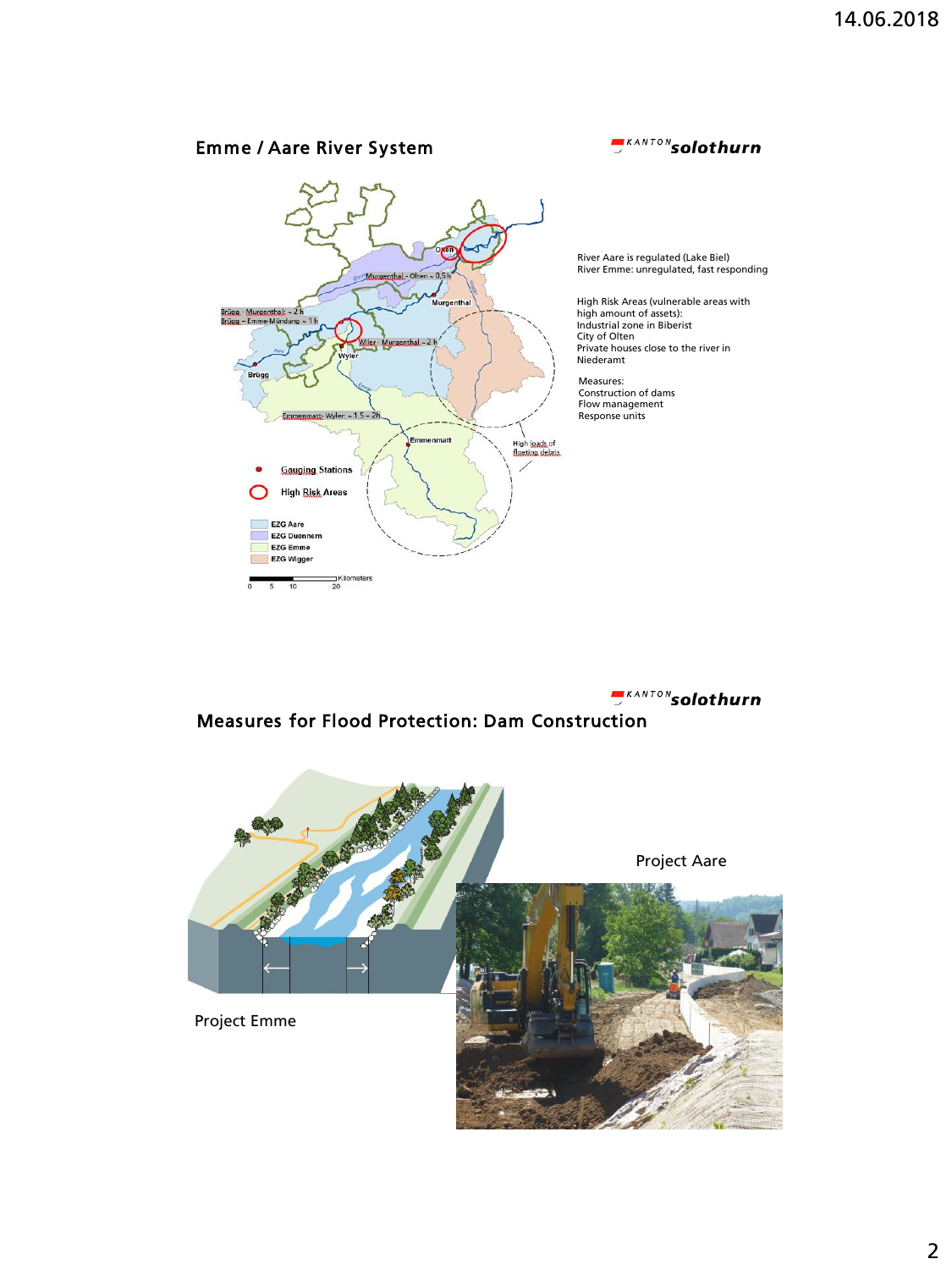## *<u>EKANTON</u>* solothurn

## Measures for Flood Protection: Regulating River Flows

Sa 3. Juni 2017 So 4. Juni 2017  $\overline{70}$ 700 429.  $\overline{22}$ **ERS**  $\vert_{67}$ 675 429.6 525  $21$ 650 650 429.6 500 20 625  $\vert_{62}$ 429.5 600  $18$ 600 429.5 575  $\overline{17}$ 550  $429.$  $16$ 55 15 525 52 500 50 475 13 450  $\frac{1}{12}$  $\overline{AB}$  $\overline{42}$  $\overline{11}$  $10$ wœ 350 325 32 300  $30$ 275  $27$ 250  $25$ 225 225 200 200 175 Kanton Solothun<br>Amt für Umwelt<br>4509 Solothum  $2029 10 3$ <br> $2083 10 1$ <br> $2208 02 0$ <br> $2155 10 1$ 2.<br>Tagesgang<br>LHG 2029 Aare Brügg, Aegerter

The gauge in Brügg is closed just in time for the river Aare to receive the peak discharge from the unregulated Emme



To be able to close the gauge in Brügg, the water level in Lake Biel has to be lowered several days ahead – however, there are many different interest to be considered: many stakeholders

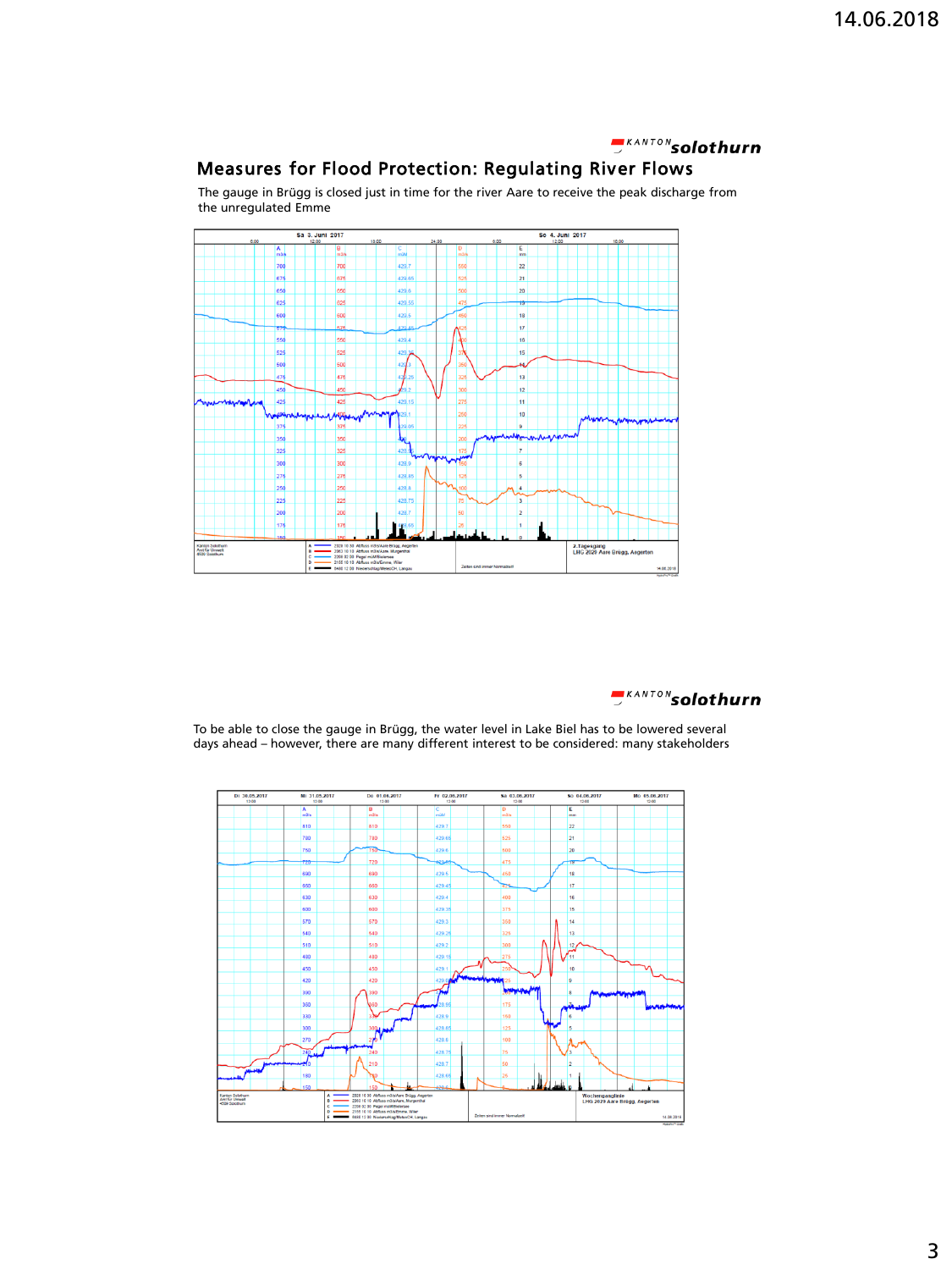

*<u>EKANTON</u>* solothurn

#### Measures for Flood Protection: Emergency Response

Goal: fire fighters, police and communities - Install movable flood protection

units

- Close movable dam locks - Close roads and underpass

Time requirement: 2 hours

Requirements for a successful emergency response:

Defined alerting levels, well below alarm levels to allow enough time for response

Automatic alerts from upstream gauging stations

Defined alarm levels (to prevent flooding, based on flodd modelling)

Defined processes (Alarm and Massnahmenkonzept)

All involved parties are trained on the concept





Alarm- und snahmenkonzept<br>Hochwasser